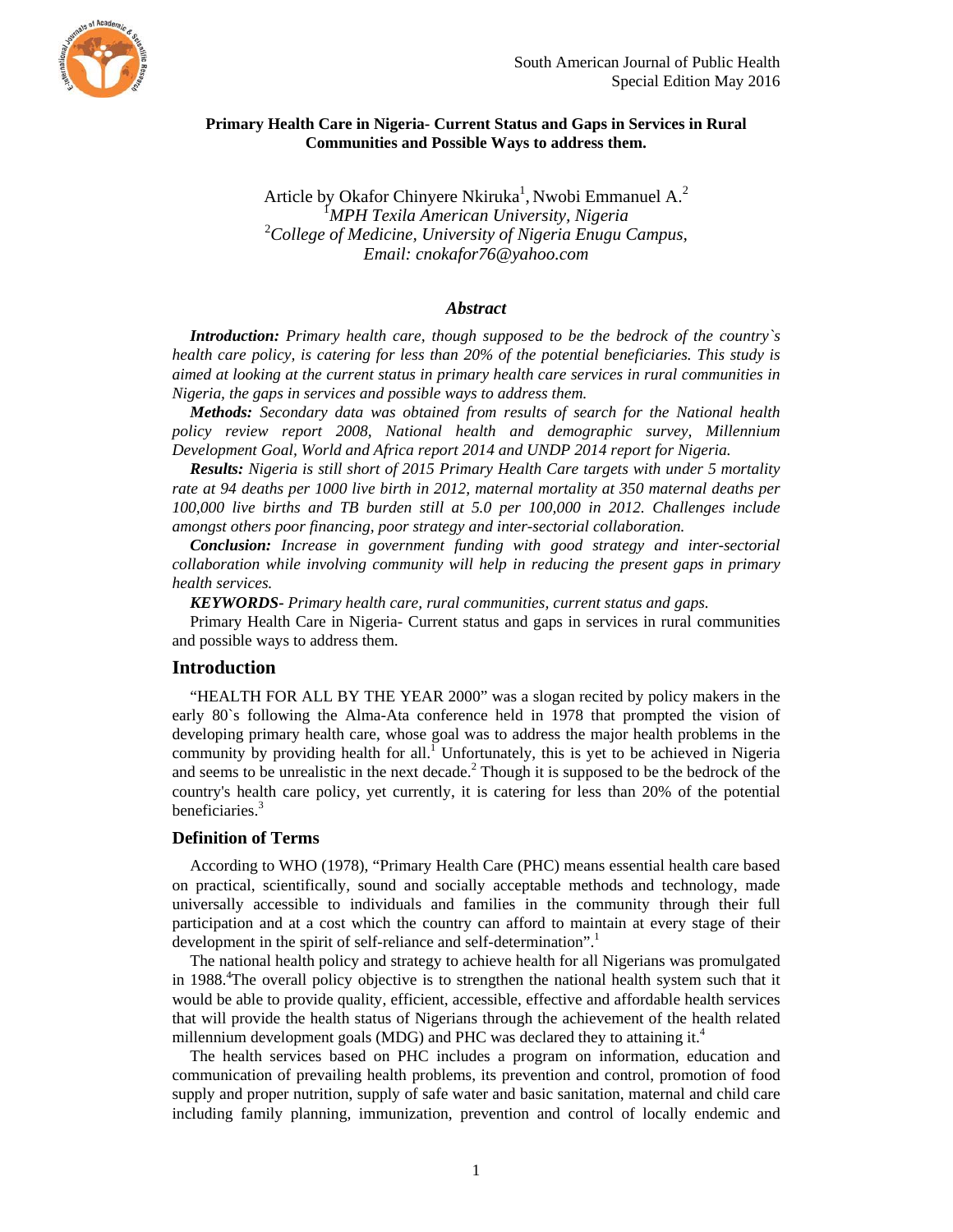epidemic diseases, provision of essential drugs and supplies and a program on maternal and oral health.<sup>4</sup>

In Nigeria, PHC targets these goals; to reduce by 2/3 between 1990 and 2015 the under 5 mortality rate (U5MR), to reduce by  $\frac{3}{4}$  between 1990 and 2015 the maternal mortality rate (MMR), to have halted by 2015 and began to reverse the spread of HIV/AIDS and to have halted by 2015 and begun to reverse the incidence of malaria and other major diseases.<sup>4</sup>

According to the MDG 2014 global report, U5MR dropped almost 50%, the MMR dropped by 45% (1990-2013), there is an increased access to antiretroviral therapy (ART) for HIV-infected people and averted deaths from malaria and other diseases.<sup>5</sup>

In the midst of all these developments, Nigeria is yet to achieve the goals of PHC services due to several factors. The aim of this article is to look at the current status of PHC services in Nigeria, current gaps in services and possible ways to address them.

#### **Aims and Objectives**

The aim is to review the current status of PHC services in Nigeria, the gaps and possible ways of addressing them.

### **Objectives**

- To review the current status of PHC services in Nigeria.
- To look at the current gaps within the services especially in rural areas.
- To suggest possible ways of addressing the gaps.

## **Review of Articles**

**Brief History:** In the 1930`s, international organizations, some governments, and nongovernmental organizations (NGOs) sought methods to enhance social equity in order to improve the health of populations, reduce health disparities due to poverty and small scale attempts to provide community-based comprehensive care emerged in areas like China, India and Nigeria amongst others.<sup>6</sup>

The Alma-Ata declaration of 1978 promoted three key ideas, appropriate technology whichwas said to be out of social control**,** opposition to medical elitism whichfocused on general, grass roots, community approaches and health as both a means and a goal of development and required multi-sectorial efforts.<sup>6</sup> Few countries tried to implement comprehensive PHC with few successes, thus most countries moved to selective PHC as it was easier to train, deploy and manage staff, quicker to obtain and quantify results, lower program costs, easier to justify and obtain donor funds and measurable outputs, prompt results, technological solutions, easier accountability and time limited support.<sup>6</sup>

In Nigeria, essentially, three types of primary health centers are recognized within the primary health care system. These include: The Comprehensive Health Centers (CHC); the Primary Health Centers and the Basic Health Clinic  $(BHC)$ .<sup>7</sup> Nigeria became one of the few countries in the developing world to have systematically decentralized the delivery of basic health services through local government administration<sup>7</sup> and in 1992, National Primary Health Care Development Agency was set up. This was to ensure its sustainability through mobilizing support nationally and internationally for PHC program implementations.<sup>8</sup>

#### **Current Status of Primary Health Care in Nigeria**

The evaluation of the PHC in Nigeria can be done by assessing the level of achievements of the goals.

#### **Under 5 mortality rate**

One of the targets of the Millennium Development Goals (MDGs) is to reduce U5MR to 64 deaths per 1,000 live births and infant mortality to 30 deaths per 1,000 live births by 2015.<sup>9</sup>

Currently, the world is reducing U5MR faster than at any other time during the past two decades. However, regions such as Oceania, sub-Saharan Africa, Caucasus and Central Asia, and Southern Asia still fall short of the 2015 target. The pace of reduction would need to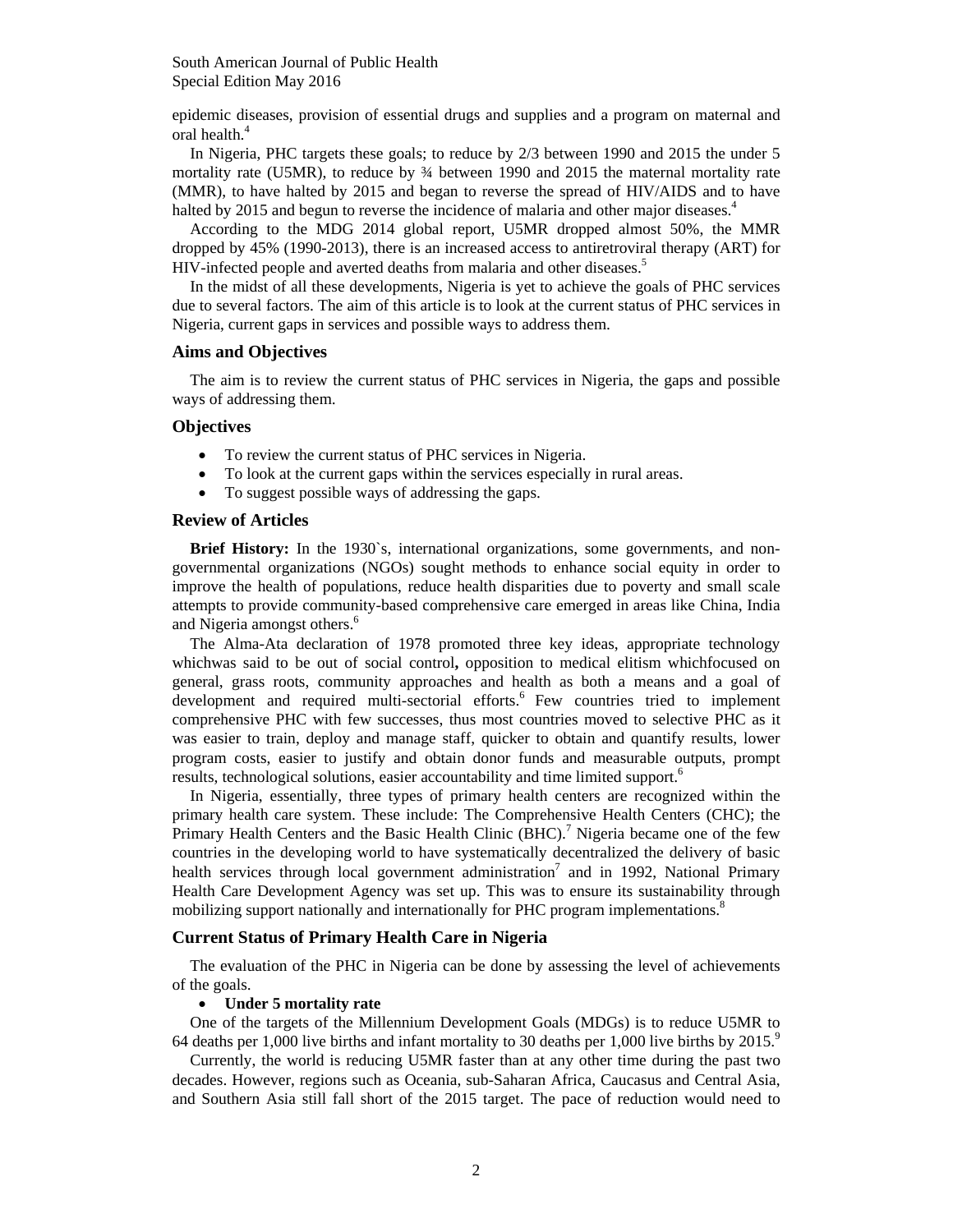quadruple in the period from 2013 to 2015 to meet the target of a two thirds reduction in the under-five mortality rate.<sup>5</sup> Sub-Saharan Africa continues to confront a tremendous challenge with its U5MR being the highest in the world, with about 16 times the average for developed regions. Nevertheless, the region has made remarkable progress since 1990, reducing child mortality rates by 45 percent.<sup>11</sup>

Nigeria has made some progress in reducing child mortality, although this has been slow. In 1990, the infant mortality rate (IMR) was estimated at 91 deaths per 1000 live births. However, by 2008 the IMR had fallen to 75 deaths per 1000 live births and by 2012 it further declined to 61 deaths per 1000 live births as against the 2015 target of 30.3 deaths per 1000 live births. Similarly, substantial improvements have occurred in the U5MR, from 191 deaths per 1000 live births in 2000, it dropped to 157 per 1000 in 2008; it dropped further to 94 deaths per 1000 live births in 2012. However, Nigeria is still short of the 2015 target of 63.7 deaths per 1000 live births.<sup>10</sup>



**Figure 1:** Number of under 5 deaths in 2012 by regions (thousands).

### **Maternal mortality rate**

Globally, the MMR dropped from 380 to 210 deaths per 100,000 live births between 1990 and 2013. However, this still falls far short of the MDG target to reduce the MMR by 3/4 by 2015. Despite progress in all world regions, the MMR in developing regions was 14 times higher than that of developed regions,  $(230 \text{ maternal deaths per } 100,000 \text{ live births in } 2013)$ , and recorded only 16 maternal deaths per  $100,000$  live birth in  $2013$ .<sup>5</sup> Sub-Saharan Africa had the highest MMR of developing regions, with 510 deaths per  $100,000$  live births.<sup>11</sup>

Nigeria has made steady progress in reducing maternal deaths with MMR falling from a height of 1000 deaths per 100,000 live births in 1990 to 800 deaths per 100,000 live births in 2004, 545 deaths per 100,000 live births in 2008 and 350 deaths per 100,000 live births in 2012. However, Nigeria's current status, estimated at 350 maternal deaths per 100,000 live births, is still 40.0% short of the 2015 target of 250 maternal deaths per 100,000 live births.<sup>10</sup>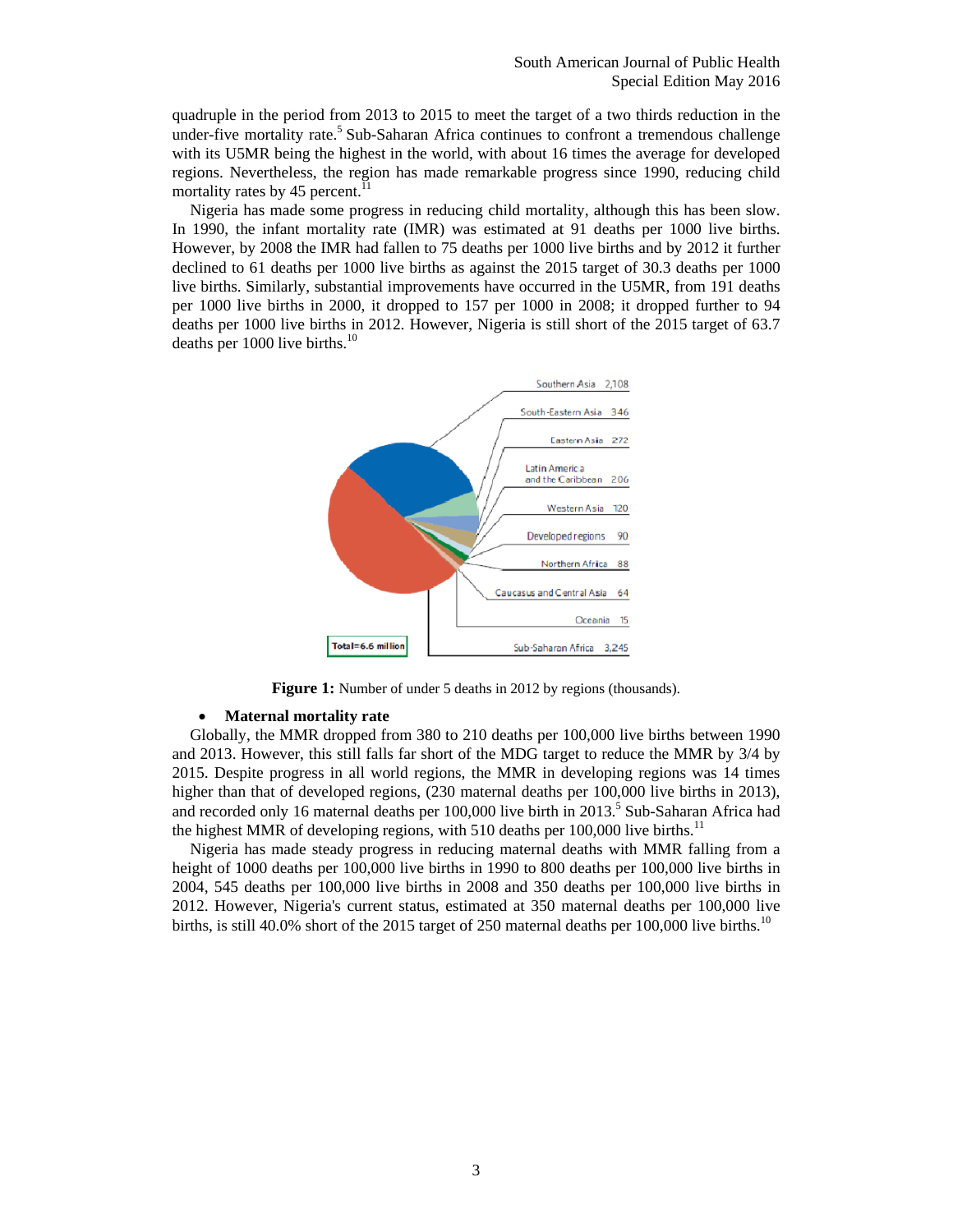

Figure 2: Expected vs actual under 5 mortality rate.



Figure 3: Trend in under-five mortality rate – actual and desirable (1990–2012).







Figure 5: Trend in the maternal mortality rate (deaths per 100,000 live births) (1990–2012).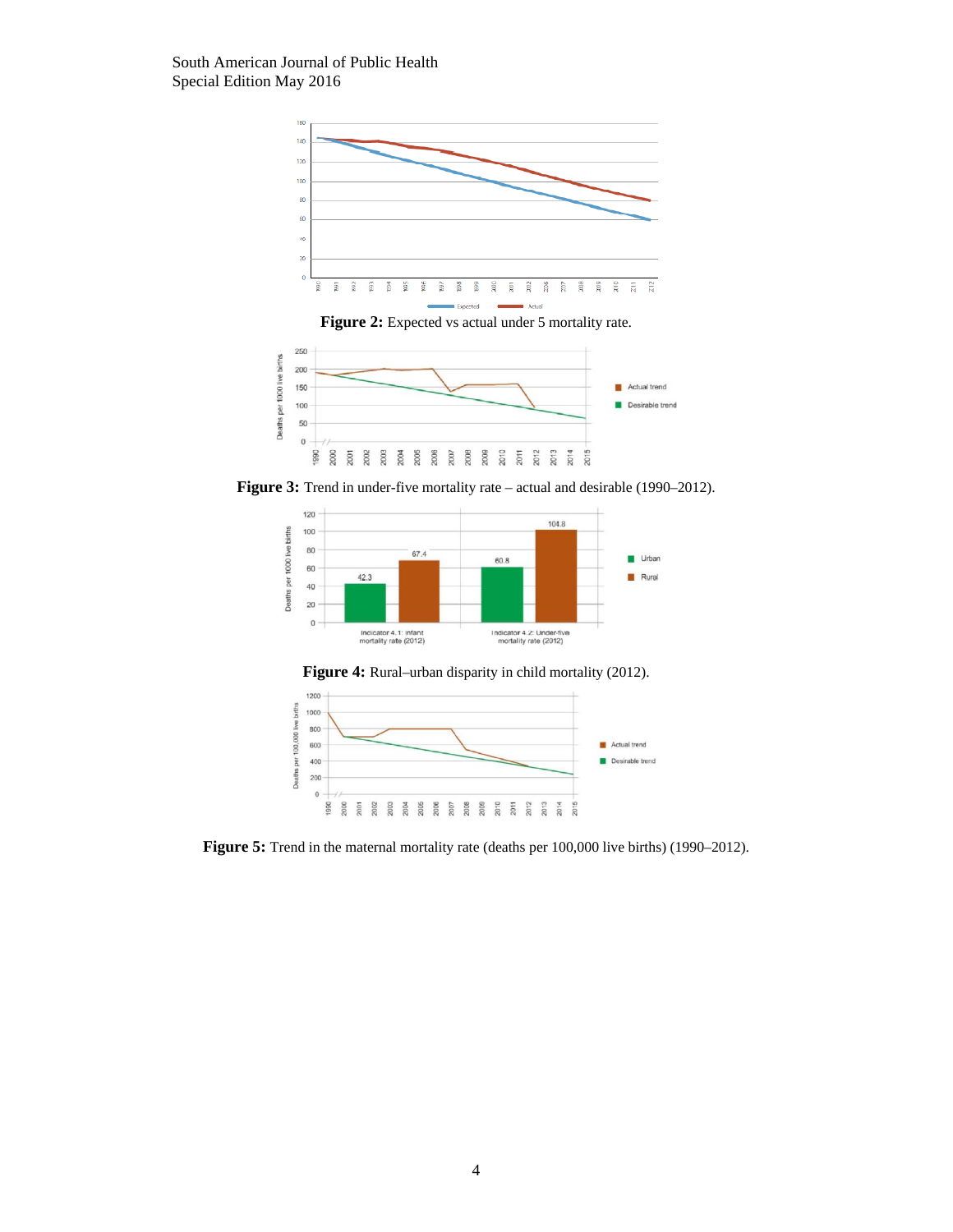| Indicator                                                    | 1990 | 2000     | 2001 |      | 2002 2003 2004 |      |           | 2005 2006 2007                |     | 2009       | 2009        | 2010 2011 2012 |       | 2015<br>target |
|--------------------------------------------------------------|------|----------|------|------|----------------|------|-----------|-------------------------------|-----|------------|-------------|----------------|-------|----------------|
| Target 5A                                                    |      |          |      |      |                |      |           |                               |     |            |             |                |       |                |
| 5.1: Maternal                                                |      | 1000 704 | 704  | 704  | 800            | 800  | 800       | BO <sub>C</sub>               | 008 | 545        |             |                | 350   | 250            |
| mortality rate <sup>20</sup><br>(per 100,000 live            |      |          |      |      |                |      |           |                               |     |            |             |                |       |                |
| births)                                                      |      |          |      |      |                |      |           |                               |     |            |             |                |       |                |
| 5.2 Proportion of                                            | 45.0 | 42.0     | 42.0 |      | 37.30 36.30    |      |           | 36.30 43.50 43.50 43.50 38.90 |     |            |             | 48.70 53.60    |       | 100.0          |
| births attended                                              |      |          |      |      |                |      |           |                               |     |            |             |                |       |                |
| by skilled health                                            |      |          |      |      |                |      |           |                               |     |            |             |                |       |                |
| pcroonnel (%)                                                |      |          |      |      |                |      |           |                               |     |            |             |                |       |                |
| Target 5B                                                    |      |          |      |      |                |      |           |                               |     |            |             |                |       |                |
| 5.3 <sub>z</sub>                                             |      |          |      |      | 820            |      | 8.20 12.3 | 12.0                          |     | 12.0 14.60 |             | 17.50          | 17.50 |                |
| Contraceptive                                                |      |          |      |      |                |      |           |                               |     |            |             |                |       |                |
| prevalence                                                   |      |          |      |      |                |      |           |                               |     |            |             |                |       |                |
| rate $(% )$                                                  |      |          |      |      |                |      |           |                               |     |            |             |                |       |                |
| 54 Adolescent                                                |      |          |      |      | 250            | 250  |           |                               |     |            |             | 890            | 79.0  |                |
| birth rate (5)<br>5.5 Antenatal                              |      |          |      |      | 61.0           | 61.0 | 59.3      | 59.0                          |     | 59.0 54.50 |             | 66.20          | 67.70 |                |
| care coverage (at                                            |      |          |      |      |                |      |           |                               |     |            |             |                |       |                |
| least one visil) (5)                                         |      |          |      |      |                |      |           |                               |     |            |             |                |       |                |
| 5.6: Unmet need                                              |      |          |      |      | 17.0           | 17.0 |           |                               |     |            | 20.20 20.20 | 19.40          |       |                |
| for family                                                   |      |          |      |      |                |      |           |                               |     |            |             |                |       |                |
| planning (5)                                                 |      |          |      |      |                |      |           |                               |     |            |             |                |       |                |
| Source: Data from 1990 to 2008 are from FRN 2010b<br>$100 -$ |      |          |      |      |                |      |           |                               |     |            |             |                |       |                |
| 90                                                           |      | 85.7     |      |      |                |      |           | 87.6                          |     |            |             |                |       |                |
| 80                                                           |      |          |      |      |                |      |           |                               |     |            |             |                |       |                |
| 70                                                           |      |          |      |      |                |      |           |                               |     |            |             |                |       |                |
| 60                                                           |      |          |      | 55.5 |                |      |           |                               |     |            | 56.5        |                |       |                |
|                                                              |      |          |      |      |                |      |           |                               |     |            |             |                |       | Urban          |
| Proportion (%)<br>50                                         |      |          |      |      |                |      |           |                               |     |            |             |                |       | Rural          |
| 40                                                           |      |          |      |      |                |      |           |                               |     |            |             |                |       |                |
| 30                                                           |      |          |      |      |                |      |           |                               |     |            |             |                |       |                |
|                                                              |      |          |      |      |                |      |           |                               |     |            |             |                |       |                |
| 20                                                           |      |          |      |      |                |      |           |                               |     |            |             |                |       |                |
| 10                                                           |      |          |      |      |                |      |           |                               |     |            |             |                |       |                |
| $\theta$                                                     |      |          |      |      |                |      |           |                               |     |            |             |                |       |                |

**Figure 6:** Rural- urban disparities in the presence of a skilled birth attendant and antenatal care coverage (at least one visit).

## **HIV/AIDS**

Globally, the number of new HIV infections per 100 adults (aged 15 to 49) declined by 44 per cent between 2001 and 2012. Southern Africa and Central Africa, the two regions with the highest incidence, saw sharp declines of 48 per cent and 54 per cent, respectively.<sup>5</sup> Sub-Saharan Africa was the region where 70 per cent, 1.6 million cases, of the estimated number of new infections in 2012 occurred.There has been a rapid decline in AIDS-related mortality among children, due to effective interventions to prevent mother-to-child transmission. Nevertheless, about 210,000 children died of AIDS-related causes in 2012, compared to 320,000 in 2005.<sup>11</sup>

## **Malaria**

Between 2000 and 2012, the substantial expansion of malaria interventions led to a 42 per cent decline in malaria mortality rates globally. About 90 per cent of those averted deaths, 3 million, were children under age five in sub-Saharan Africa, thereby contributing substantially to the education in child mortality. Although malaria surveillance systems in most high-burden countries are weak, the latest trend analysis did indicate that the world was on track to achieving its MDG malaria target fully.<sup>5</sup>

The fight against malaria requires sustained political and financial commitment from both the international community and affected countries, as an estimated 3.4 billion people are still at risk of infection. Two countries, the Democratic Republic of the Congo and Nigeria, account for 40 per cent of malaria mortality worldwide.<sup>11</sup>

Malaria is arguably Nigeria's biggest disease burden, with over 90.0% of the population at risk of falling sick with two to three incidences of malaria per year; and contributing as much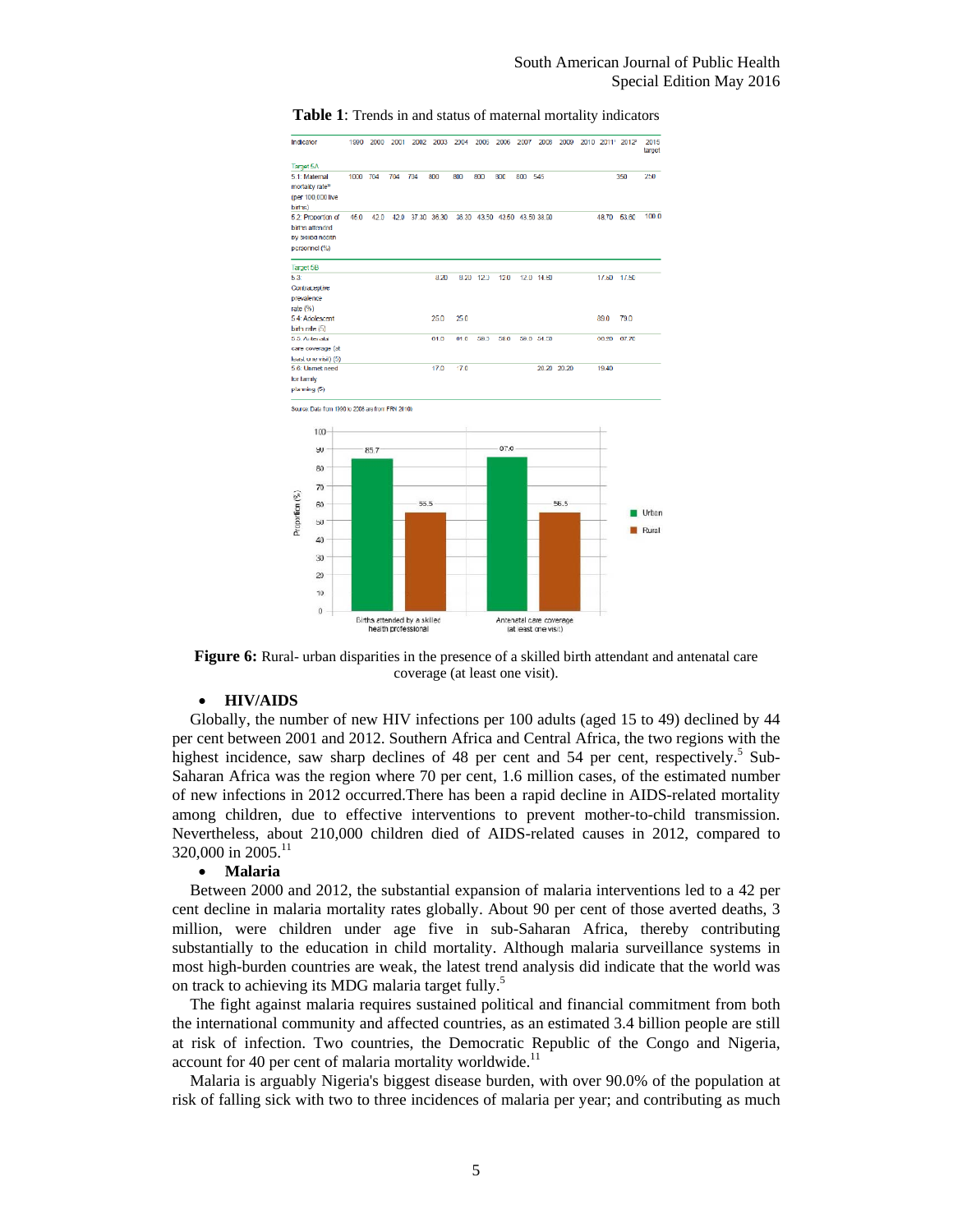as 30.0% to childhood mortality and 11.0% to maternal mortality. The vision is for a malariafree Nigeria.<sup>10</sup>

## **Tuberculosis**

In 2012, there were an estimated 8.6 million additional cases of tuberculosis and a total 11.0 million people living with the disease. Globally, the number of new tuberculosis cases per 100,000 people has continued to fall, with a decline of about 2 per cent in 2012 compared to 2011. If this trend is sustained, the MDG target of halting the spread and reversing the incidence of tuberculosis will be achieved.<sup>5</sup>

Nigeria remains one of the 22 high TB burden countries responsible for 80.0% of the estimated global TB burden.<sup>10</sup> The TB burden is further compounded by the prevalence of HIV. The vision is 'Nigeria free of TB', with the goal to reduce the burden of TB by 2015 in line with the MDGs and the Stop TB partnership targets. The trend in the notification of TB has improved as a result of improvement in surveillance. Progress with TB shows that the prevalence of death rates associated with TB has decreased over time, from 15.74 per 100,000 in 2000, to 5.0 per 100,000 in 2012.<sup>10</sup>



**Figure 7:** Estimated malaria cases and death rate in Africa excluding North Africa 2000-2012.



**Figure 8:** Trend in the prevalence and death rate associated with TB (2000–2012).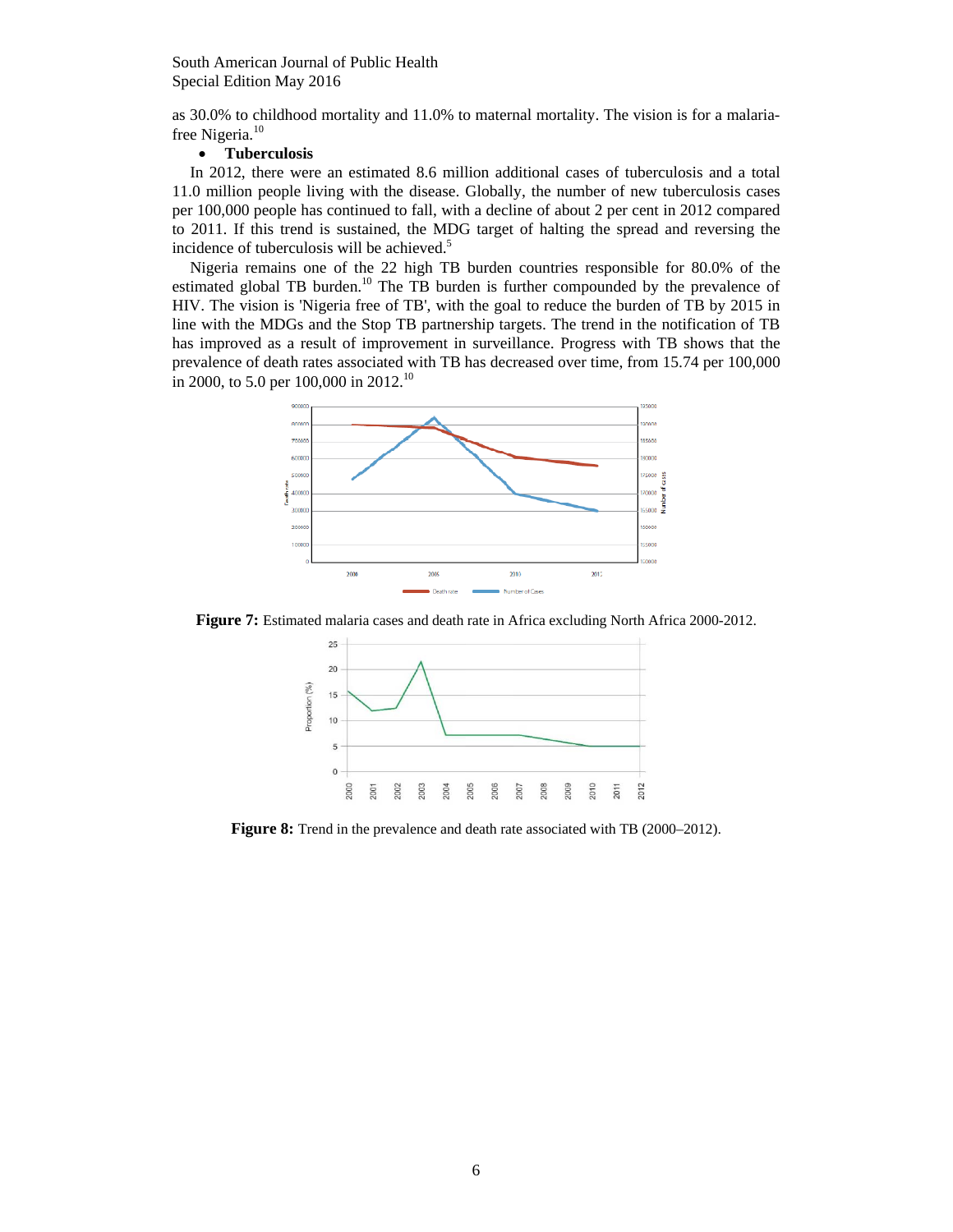| <b>Table 2:</b> Trends in and status of malaria. HIV/AIDS and Tuberculosis indicators |  |
|---------------------------------------------------------------------------------------|--|
|---------------------------------------------------------------------------------------|--|

| Target 6A<br>6.1: HIV prevalence among<br>pregnant young women aged<br>$15 - 24$ <sup>1</sup> (%)<br>6.2: Proportion of the population<br>aged 15-24 years with<br>comprehensive correct<br>knowledge of HIV/AIDS' (%)<br>6.3: Young people aged 15 24<br>reporting the use of a condom<br>during sexual intercourse with a |       | 5.40  | 580       | 5.80 | 5.0<br>18.30 | 50    | 4.30  | 4.30  | 4.30  | 4.10  | 4.10            | O              |
|-----------------------------------------------------------------------------------------------------------------------------------------------------------------------------------------------------------------------------------------------------------------------------------------------------------------------------|-------|-------|-----------|------|--------------|-------|-------|-------|-------|-------|-----------------|----------------|
|                                                                                                                                                                                                                                                                                                                             |       |       |           |      |              |       |       |       |       |       |                 |                |
|                                                                                                                                                                                                                                                                                                                             |       |       |           |      |              |       |       |       |       |       |                 |                |
|                                                                                                                                                                                                                                                                                                                             |       |       |           |      |              |       |       |       |       |       |                 |                |
|                                                                                                                                                                                                                                                                                                                             |       |       |           |      |              |       |       |       |       |       |                 |                |
|                                                                                                                                                                                                                                                                                                                             |       |       |           |      |              | 18.30 | 25.90 | 25.90 | 25.90 |       | 24.20           | 30.0           |
|                                                                                                                                                                                                                                                                                                                             |       |       |           |      |              |       |       |       |       |       |                 |                |
|                                                                                                                                                                                                                                                                                                                             |       |       |           |      |              |       |       |       |       |       |                 |                |
|                                                                                                                                                                                                                                                                                                                             |       |       |           |      |              |       |       |       |       |       |                 |                |
|                                                                                                                                                                                                                                                                                                                             |       |       |           |      | 43.90        | 43.90 | 63.80 | 63.80 | 63.80 |       | 45.70           | 80.0           |
|                                                                                                                                                                                                                                                                                                                             |       |       |           |      |              |       |       |       |       |       |                 |                |
|                                                                                                                                                                                                                                                                                                                             |       |       |           |      |              |       |       |       |       |       |                 |                |
| non-regular sexual partner [%)                                                                                                                                                                                                                                                                                              |       |       |           |      |              |       |       |       |       |       |                 |                |
| 6.4. Children or phaned by                                                                                                                                                                                                                                                                                                  |       |       |           |      |              | 1.80  | 1.97  | 1.97  | 1.97  |       |                 |                |
| HIV/AIDS (%)                                                                                                                                                                                                                                                                                                                |       |       |           |      |              |       |       |       |       |       |                 |                |
| Indicator                                                                                                                                                                                                                                                                                                                   |       |       | 2010      |      |              | 2011  |       |       | 2012  |       |                 | 2015<br>target |
| Target 6B                                                                                                                                                                                                                                                                                                                   |       |       |           |      |              |       |       |       |       |       |                 |                |
| 6.5: Proportion of the population                                                                                                                                                                                                                                                                                           |       |       | 2390      |      |              | 28.80 |       |       | 3270  |       |                 | 300            |
| with advanced HIV infection with                                                                                                                                                                                                                                                                                            |       |       |           |      |              |       |       |       |       |       |                 |                |
| access to antretroviral drugs (%) <sup>®</sup>                                                                                                                                                                                                                                                                              |       |       |           |      |              |       |       |       |       |       |                 |                |
| Indicator<br>2000                                                                                                                                                                                                                                                                                                           | 2001  | 2002  | 2003      | 2004 | 2005         | 2006  | 2007  | 2008  | 2009  | 2010  | 2011            | 2012           |
| Target 6C                                                                                                                                                                                                                                                                                                                   |       |       |           |      |              |       |       |       |       |       |                 |                |
| 6.6: Pievalence and<br>2024                                                                                                                                                                                                                                                                                                 | 1859  | 2203  | 1727 1157 |      | 1157         | 1157  | 1157  |       |       |       |                 |                |
| death rates associated                                                                                                                                                                                                                                                                                                      |       |       |           |      |              |       |       |       |       |       |                 |                |
| with malaria (per 100,000)                                                                                                                                                                                                                                                                                                  |       |       |           |      |              |       |       |       |       |       |                 |                |
| 6.7: Proportion of children                                                                                                                                                                                                                                                                                                 |       |       |           |      |              |       |       | 5.50  | 10.90 | 16.40 | 18 <sub>0</sub> |                |
| under five sleeping under                                                                                                                                                                                                                                                                                                   |       |       | 2.20      |      |              |       |       |       |       |       |                 |                |
| insacticide-treated bad                                                                                                                                                                                                                                                                                                     |       |       |           |      |              |       |       |       |       |       |                 |                |
| neta <sup>2</sup> (96)                                                                                                                                                                                                                                                                                                      |       |       |           |      |              |       |       |       |       |       |                 |                |
| 15.74<br>6.8: Prevalence and death                                                                                                                                                                                                                                                                                          | 12.01 | 12.57 | 21.75     | 7.07 | 7.07         | 7.07  | 7.07  |       |       | 60    | 50              | 50             |
| rates associated with                                                                                                                                                                                                                                                                                                       |       |       |           |      |              |       |       |       |       |       |                 |                |
| tuberculosis (per 100,000) <sup>3</sup>                                                                                                                                                                                                                                                                                     |       |       |           |      |              |       |       |       |       |       |                 |                |

tcy for the Control of AIDS, Abuja 2011 cats: NBS (2011a)

## **Gaps**

Some of the gaps/challenges found include the following:

- Poor financial management which has affected the provision of amenities for running of PHC and misappropriation of the little funds from the local government.
- Lack of access to effective treatment has resulted in an increase in the number of multidrug-resistant TB cases, antiretroviral therapy for persons living with HIV/AIDS and prevention of mother-to-child transmission. Only one out of three persons living with HIV/AIDS currently receives treatment; the situation varies across zones, ranging from 33.30% in the South East zone to 42.60% in the North West zone. Regarding the prevention of mother-to-child transmission, Nigeria currently achieves only 16.0%, against the 2015 target of  $80.0\%$ .<sup>10</sup>
- Lack of an effective strategy and inter-sectorial collaboration has resulted in poor health policy execution. This has led to inadequate commitment of sub-national levels of government (the states and LGAs) to the health care of the communities to provide facilities and equipment for the management of health centers.
- Socio-cultural and religious barriers in certain communities leading to underutilization of PHC services.
- Lack of good roads for easy accessibility to the primary health care centers.
- Inadequate use of ITN and dirty environment leading to increase in breeding of vectors.
- Inadequately trained health personnel (especially birth attendants) and their uneven distribution across the country leading to poor management of minor ailments like diarrhea. Lack of motivation of health workers from poor remuneration.
- Increase in home deliveries and failure to report for emergencies promptly to the health centers. A poor referral system.
- Much dependence on foreign agencies.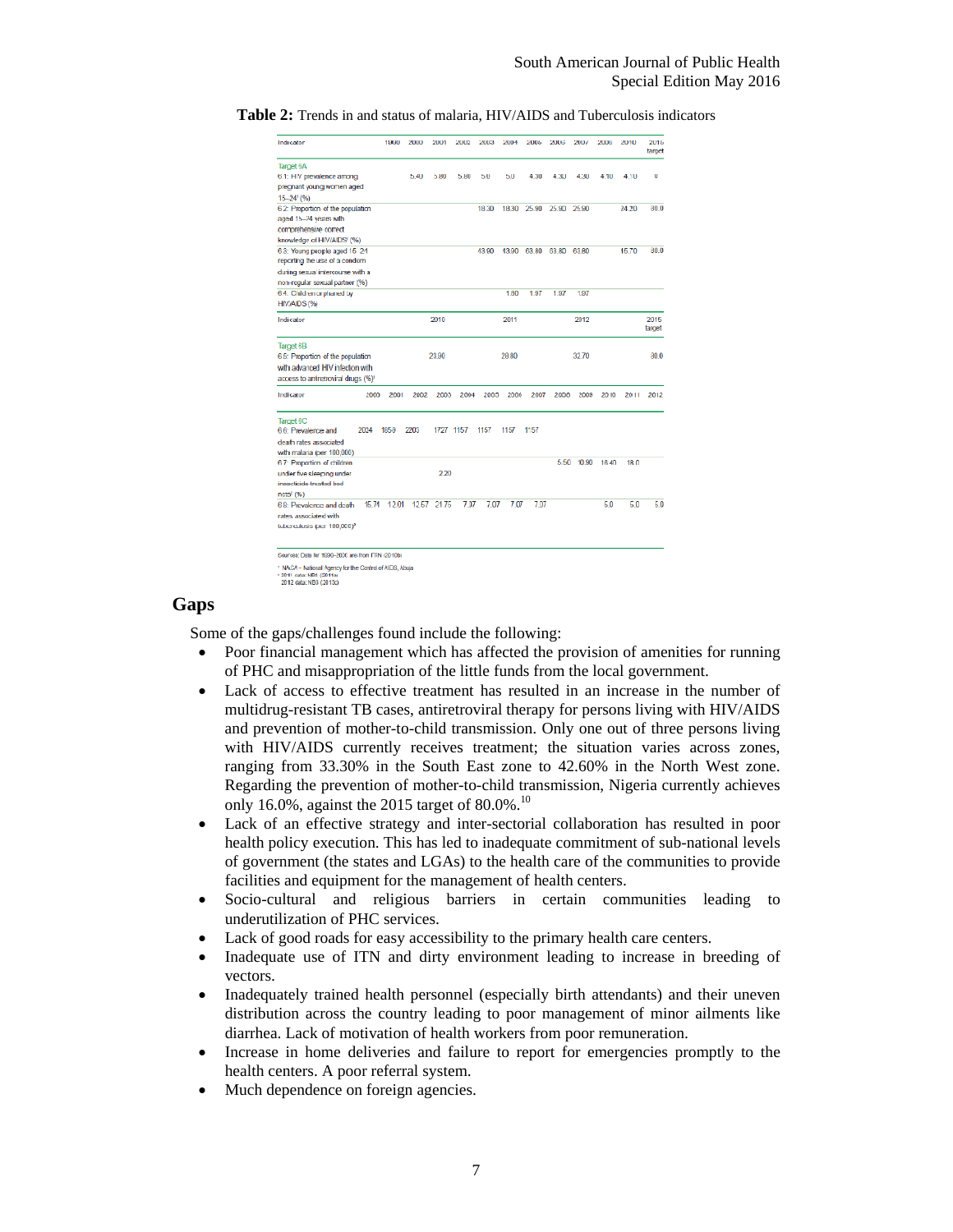- Poor knowledge of HIV/AIDS among females from poor management of information systems.
- Lack of involvement of the communities in the health system of the community.

# **Possible ways of addressing them**

- Increase in government funding to the health sector and appropriate distribution to various sections e.g. for drugs like ART, vaccines, health equipment etc.
- Advocacy on mosquito control interventions including the distribution of ITN and programs to expand indoor residual spraying. Initiation of larviciding, or the source reduction of mosquito infestations, by reducing human–insect contact, for example, through the establishment of a larviciding factory should be promoted. Initiatives promoting environmental management as an integral part of integrated vector control should be propagated.
- Emphasis should be given to the diagnosis and prompt treatment of malaria as part of effective case management, diagnosis and malaria prevention in pregnancy (through the affordable medicine facility for malaria). Government should ensure that Artemisininbased combination therapies are available at subsidized prices and education on its use. This will help to improve malaria case management at the community level as well as the in-home management of malaria by role model caregivers.
- Intensification of government efforts such as adoption of the integrated maternal, newborn and child health (IMNCH) strategy as part of the enhanced efforts to fasttrack the achievement of reducing child mortality.
- Increasing the number and availability of skilled birth attendants by training of community health extension workers in basic essential maternal, newborn and child healthcare and the supply of essential maternal health commodities (misoprostol tablets), 'mama-kits' and midwifery kits nationwide.
- Enhancing emergency obstetric and newborn care services by providing adequate emergency obstetric and newborn care equipment and services, Expanding coverage of antenatal and post-natal care.
- Scaling up and strengthening regular mobile health services, re-orienting and retraining health workers for better professional services and attitudes.
- Improving the referral system by decentralizing ambulance services to rural areas, using improvised local ambulance services, engaging community volunteers and ensuring an effective two-way referral system.
- The shortfall in comprehensive correct knowledge of HIV/AIDS among females would have to be tackled through well-aligned gender-based sensitization and enlightenment. Sustaining the success in reversing the spread of HIV/AIDS requires well-targeted programs for prevention and control.

# **Conclusion**

Poverty eradication and continuous evaluation to improve efforts on achieving the unachieved goals of PHC will require proper policy and effective interventions to reduce sharp subnational and rural-urban disparities. Critical attention should be given to the role of the state governments and local governments in this regard. Policies to address economic inequalities and promote social and health protection of the communities should be given priority both in the termination of 2015 and beyond so that the slogan, "HEALTH FOR ALL" may be achieved.